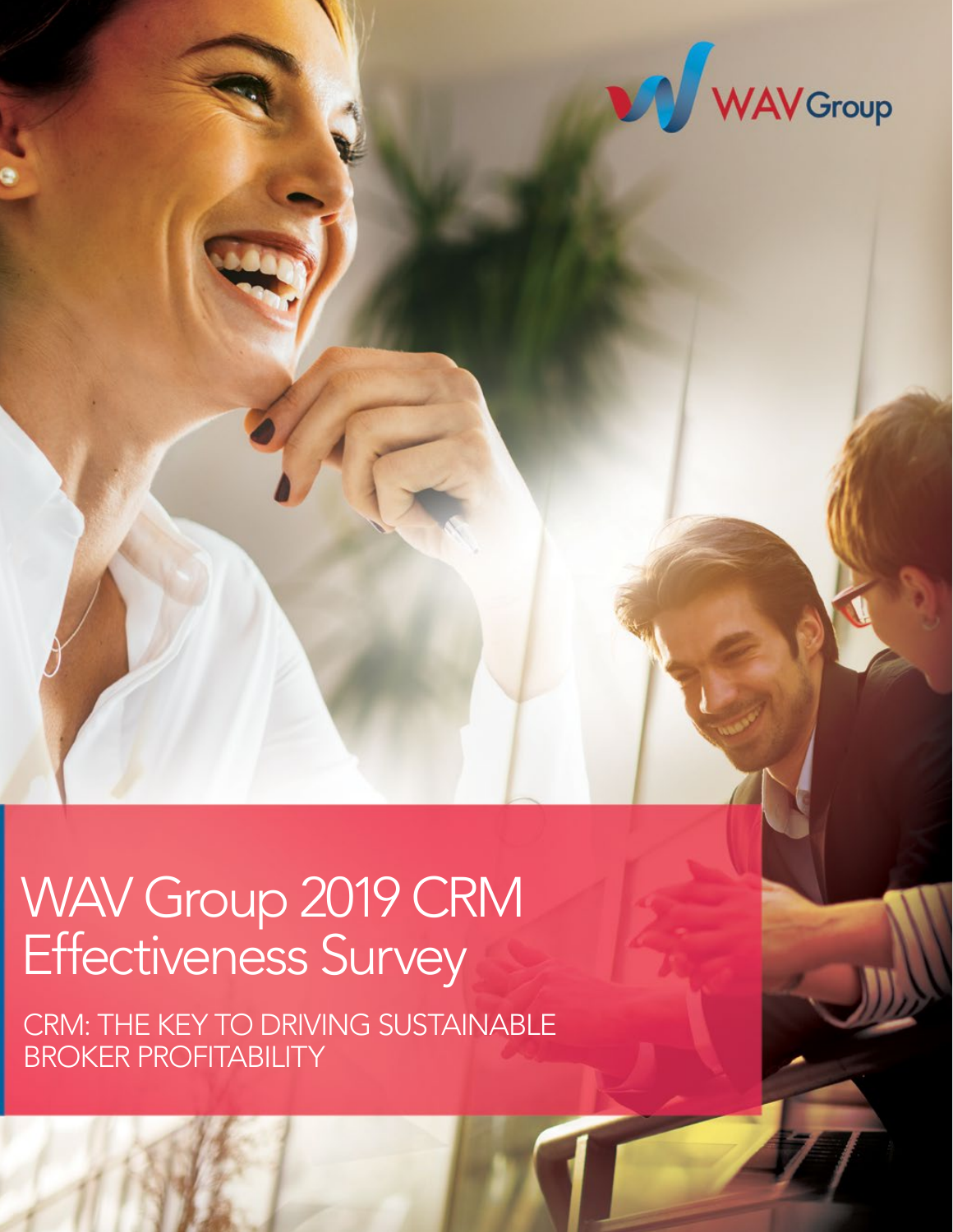CRM: THE KEY TO DRIVING SUSTAINABLE BROKER PROFITABILITY

here are tons of competing interests trying to convince brokers that they cannot be successful unless they spend millions on programs beyond the scope of the real estate sales process.

#### **Here's the simple truth.**...

Brokerages work when sales people do their jobs. Brokerages make money when agents consistently prospect, build relationships, secure new listings, attract new buyers, close transactions and maintain relationships with past

customers to build their referral business.

When sales people follow solid sales disciplines, brokerages grow. When sales people don't consistently prospect, close and maintain relationships, brokerages fail. It's that simple.

So, what's the best way a broker can go back to the basics and support their agents to become the best sales people they can be? Many of our clients have come to the realization that the best investment they can make today is a technology that

supports sales excellence. That technology is called Customer Relationship Management (CRM). Just about every one of our broker clients is looking at CRM solutions. They are trying to figure out the best path to shore up the profitability of their brokerage by helping their agents to be more productive.

We fielded the WAV Group 2019 CRM Effectiveness Survey to help guide our clients in making the best decisions about ways to fully leverage CRM technology in their businesses.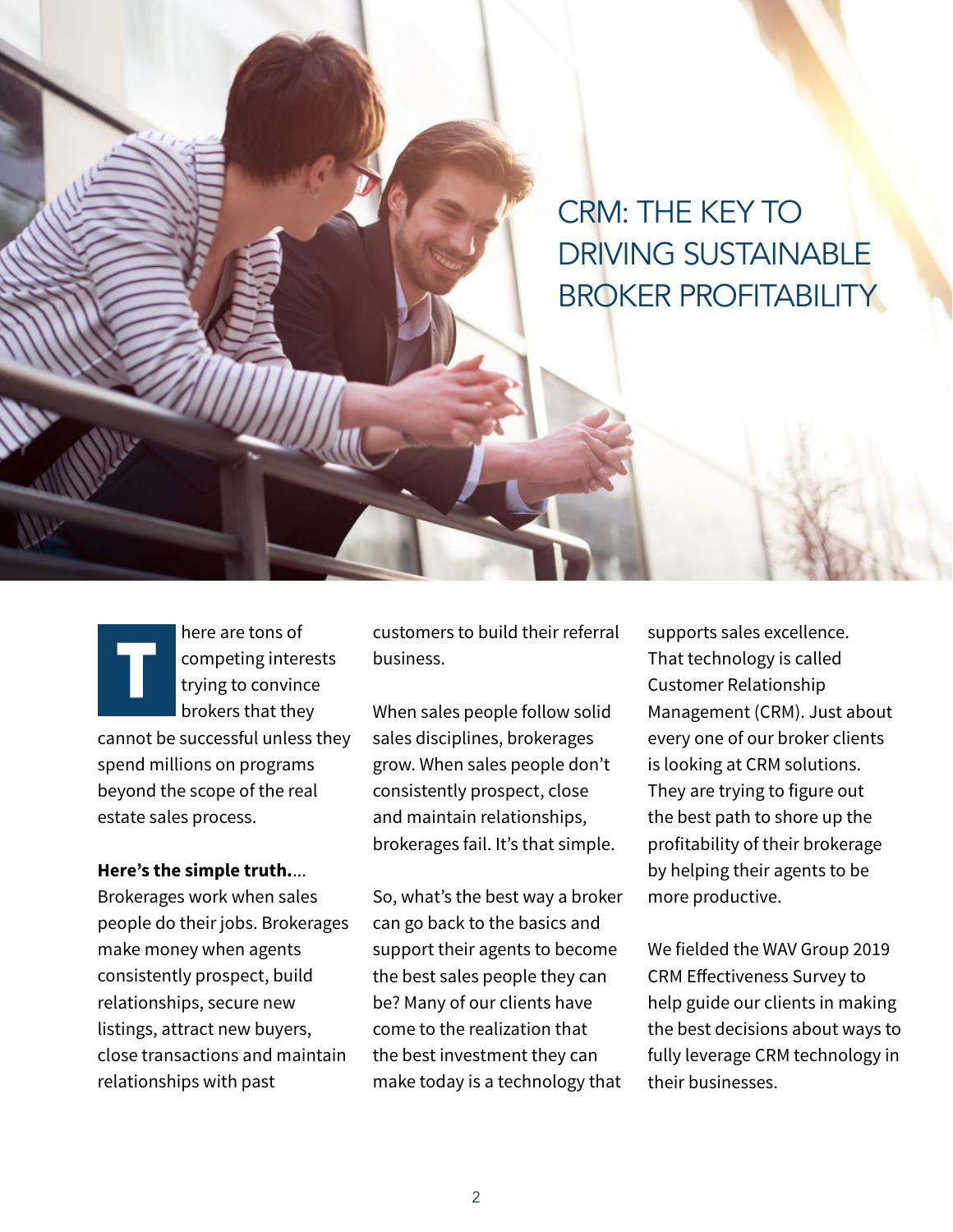

# Key things to know about CRM

**CRMs are becoming mainstream** – nearly 66% of respondents now offer one or more CRM solutions

**CRMs generate business** – 60% of respondents believe that CRM software helps increase their revenues

**CRMs help recruit and retain agents** – 40% of broker respondents believe CRMs help their recruiting and retention efforts

**Stand-alone solutions work best** – Satisfaction with stand-alone solutions is highest because agent adoption, satisfaction and productivity is higher than those that only use light CRM solutions included within other broker tools.

# CRM software has gone mainstream

Brokerages now understand the tool that helps an agent effectively manage every step of the sales process.

According to the 2019 WAV Group CRM Effectiveness Study, *60% of brokers who responded to the survey now offer a CRM solution to their agents.*

Since there are a myriad of CRM technology offerings targeted to real estate, there is no clear and dominant CRM provider, but the following tools were the most popular – *Contactually, Inside Real Estate, IXACT Contact, and Top Producer.*

In brokerages that offer CRM solutions, website leads in brokerage were more popular than transaction management solutions and social media platforms.



DO YOU PROVIDE A (CRM) CUSTOMER RELATIONSHIP MANAGEMENT TOOL, PROGRAM, PLATFORM SOFTWARE TO YOUR AGENTS?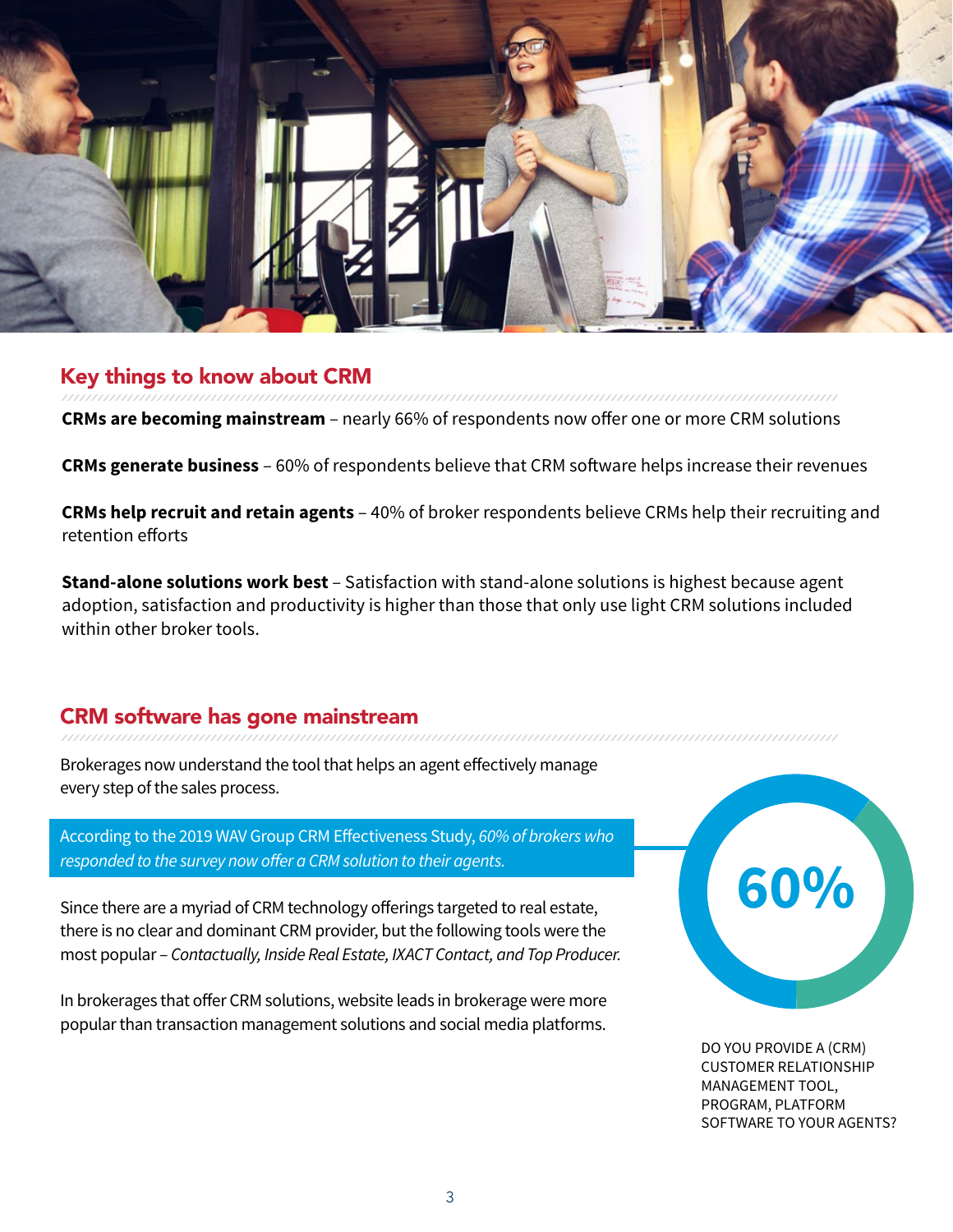## CRM has become the foundation of broker solutions

Nearly 33% of broker respondents say that CRM is their top training priority.

Here are the reasons why they place so much importance on CRM training:

"Our CRM is at the center of our entire system. It's the heart of the system around which everything else orbits."

"We have a strong lead gen platform and agents have a very solid flow of leads into the platform. If they work the system which we have set up they will close transactions."

"Because CRM is at the cornerstone of an agent's business, we provide the system for them and then we automate email, social and print marketing for them."

"We take all other aspects of client acquisition and escrow management off the agents' back. We want our agents to focus on sales KPIs and the CRM in the lifeblood of the daily process."

## Regular CRM usage is prevalent

Brokers believe that about 33% of their agents are using their CRM regularly throughout the week.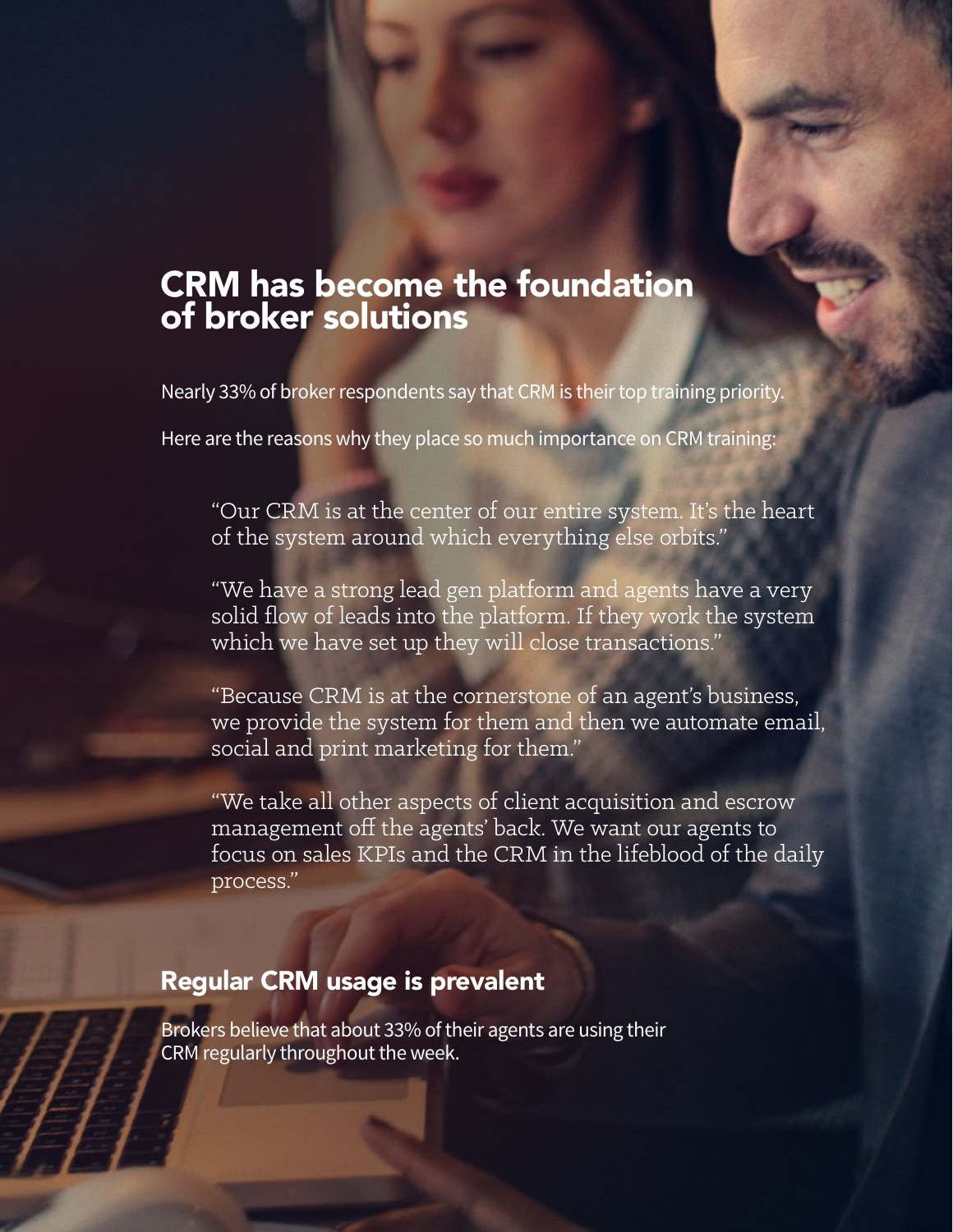### CRMs seen as one of the top 3 most important marketing tools

Brokers believe that social media platforms, CRM solutions and online leads are seen as the three most important marketing tools for their agents.

#### **APPROXIMATELY WHAT PERCENTAGE OF YOUR AGENTS ARE USING THE CRM YOU OFFER ON A WEEKLY BASIS (I.E., SIGNING IN WEEKLY AND FOLLOWING-UP WITH CUSTOMERS)?**



#### **WHAT DO YOUR AGENTS PERCEIVE AS THE THREE MOST CRITICAL TOOLS TO SUCCESSFULLY SELLING REAL ESTATE?**

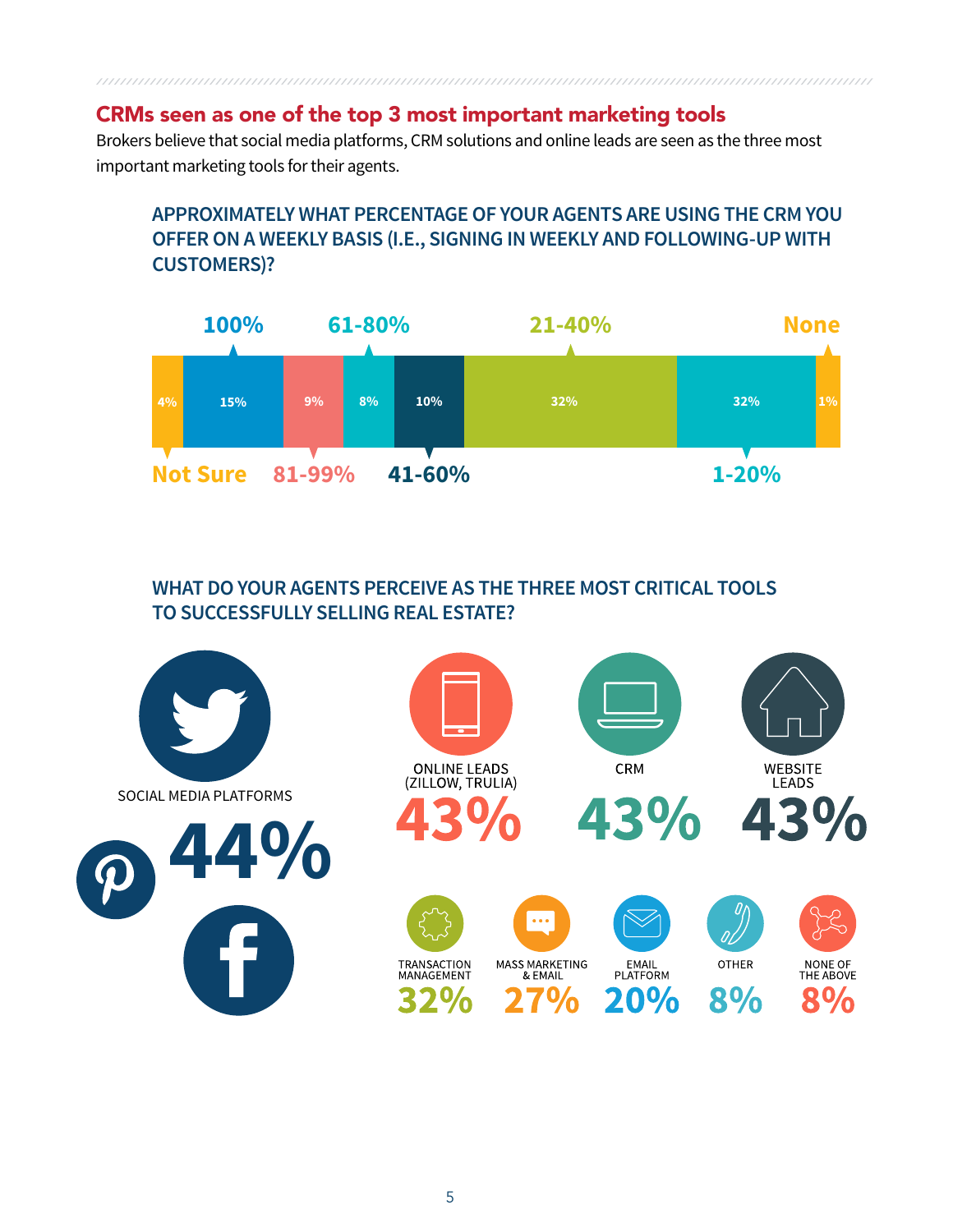#### What are the main benefits of CRM Solutions?

Brokers credit CRM solutions with supporting several important factors that contribute to sales success.

#### **Strengthen Customer Relationships**

As the category name suggests, CRM solutions are great at helping agents build stronger customer relationships. Nearly 80% of brokers believe a CRM helps agents curate, nurture and convert leads.

#### **Organization**

Staying organized is difficult for sales professionals. Maintaining the constant balance of lead generation with managing day-to-day business, while continually maintaining customer relationships can be a daunting task. Nearly 75% of brokers believe their CRM solutions helps their agents get – and stay – more organized, a key element in sales success.

#### **Qualify, nurture and convert leads**

According to a study conducted by Forbes, 71% of online leads are wasted because of the lack of follow-up. On average, 72% of broker respondents believe that CRM solutions help their agents qualify, nurture and convert leads more effectively.

Systems that seamlessly integrate online leads generated from portals and broker websites are particularly effectively at helping to improve lead conversion rates.

#### **Support better customer follow-up**

The agent that delivers the information that their prospects and customers want in a timely fashion are much more likely to succeed, and be perceived as trustworthy. Nearly 66% of broker respondents credit CRM solutions with helping agents follow up more effectively with their customers.

#### **Agents stay more motivated and accountable**

The best agents hold themselves accountable. They wake up excited and motivated to make something great happen every day!

Nearly 50% of brokers in the 2019 WAV Group CRM Effectiveness Study believe that CRM solutions help agents stay in the game every day and focused on the sales activities that will generate the most business.

#### **Close more business!**

And here's the real bottom line: Brokers believe agents close more business when they regularly engage with their CRM solution.

6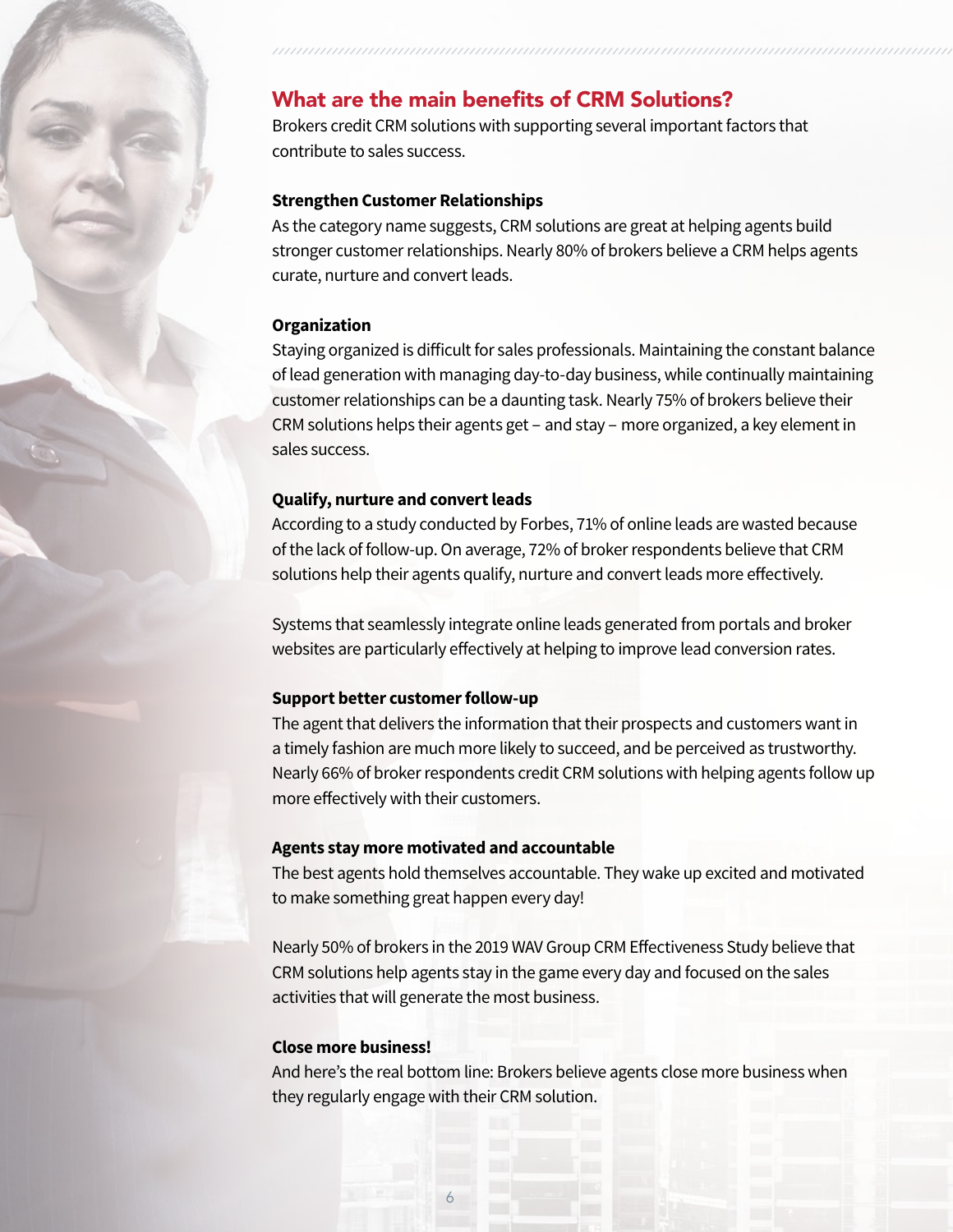#### **WHAT DO YOU BELIEVE ARE THE KEY BENEFITS OF CRM PLATFORMS FOR YOUR AGENTS?**



#### What results do CRM solutions generate for agents?

Brokers are getting behind CRM solutions because agents who use them regularly are more successful in a variety of ways:

#### **Help agents become more productive**

Nearly 60% of broker respondents believe agents are more productive when they use CRMs regularly. From my own experience I know that salespeople who create a method for regular follow-up are going to succeed more than those that don't. It's that simple.

#### **Help agents increase their repeat and referral business**

58% of brokers believe agents stay in touch better with customers when they have automation tools that help expand an agent's ability to communicate regularly with past customers, helping them to develop their repeat and referral business.

#### **Support strong sales habits**

A salesperson who regularly prospects, closes, manages and maintains relationships is going to be more successful. CRM software supports an agent in every step of the sales process, automating marketing campaigns, reminding the agent of important tasks and ensuring that expensive online leads get fully leveraged. Nearly 50% of the brokers responding to the 2019 WAV Group CRM Effectiveness Study told us their agents have stronger sales habits when they use a CRM.

#### **Help agents manage stress levels**

Commission-only sales can be a very lonely and stressful life. Nearly 40% of brokers believe their agents feel less overwhelmed by managing every phase of the sales process when they have a system supporting them to prioritize the most important tasks.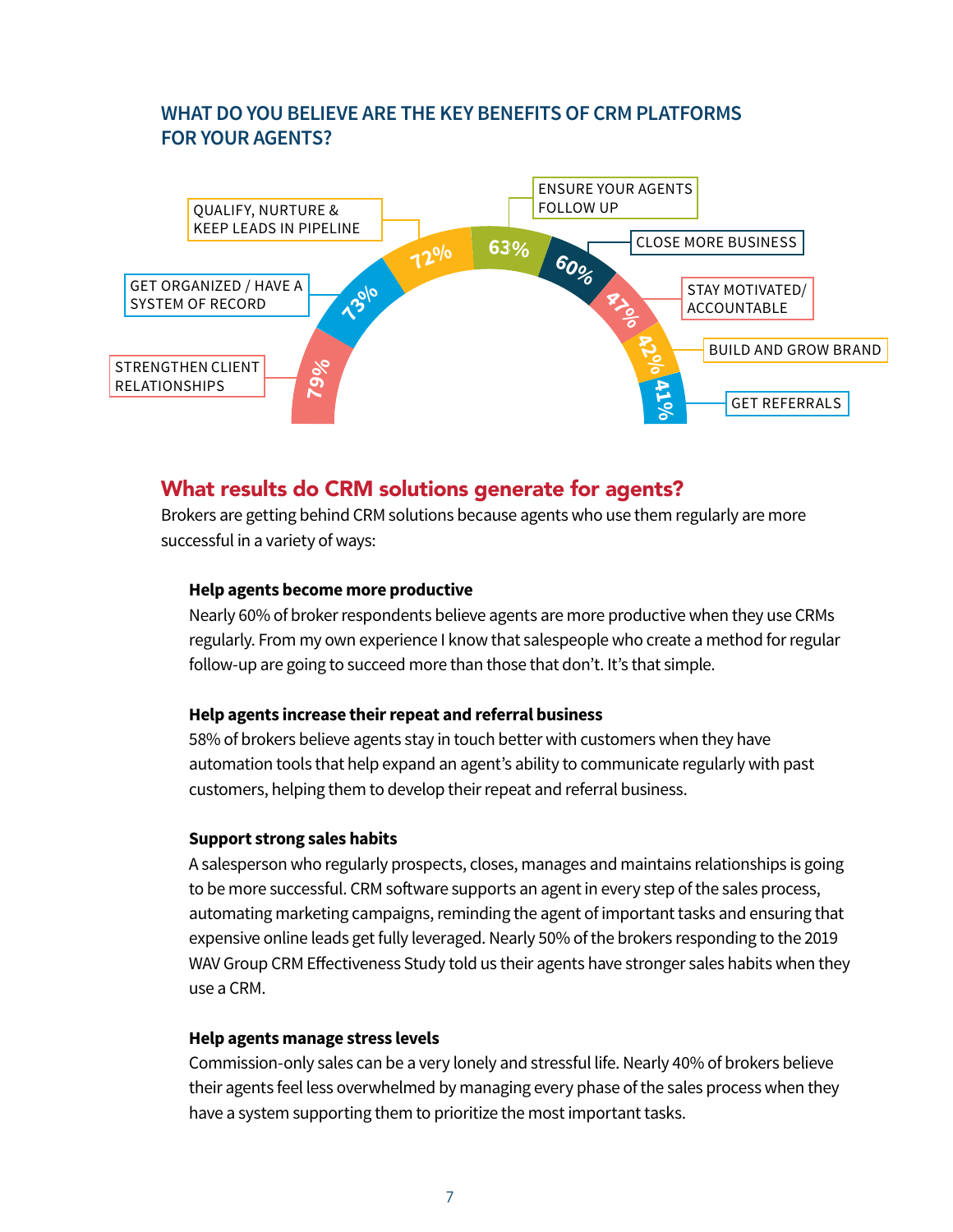#### **WHAT IMPACT HAS CRM HAD ON YOUR AGENTS WHO REGULARY USE IT?**



#### How do CRMs support broker success?

Brokers responding to the 2018 WAV Group CRM Effectiveness Study believe there are solid benefits for their businesses.

#### **Gives your top performers a reason to stay**

More than 40% of the brokers surveyed believe that when their agents become more successful with the CRM offered by the company, they are more likely to retain them. CRMs are a tangible way for brokers to show they are vested in their agent's success. The more training available to get agents leveraging CRM tools fully and the more successful agents become, the less likely they are to leave.

#### **Increases brokerage profitability**

According to the study, 39% of brokers believe the CRM has helped them become a more profitable brokerage. With more productive agents following solid sales fundamentals, the less likely the brokerage is to continually throw expensive third party leads at them.

#### **Must have for successful recruiting**

Just about every one of the best brokerages and franchises today offer a CRM solution. They know that a strong CRM platform is necessary because the best agents know how important they are. Nearly 33% of brokers believe their CRM has helped them recruit more effectively. Large brokerages are using CRM solutions as one of the ways to recruit agents since smaller companies are not offering CRMs as consistently. Just 39% of brokerages with 10 or less agents are offering CRM solutions today.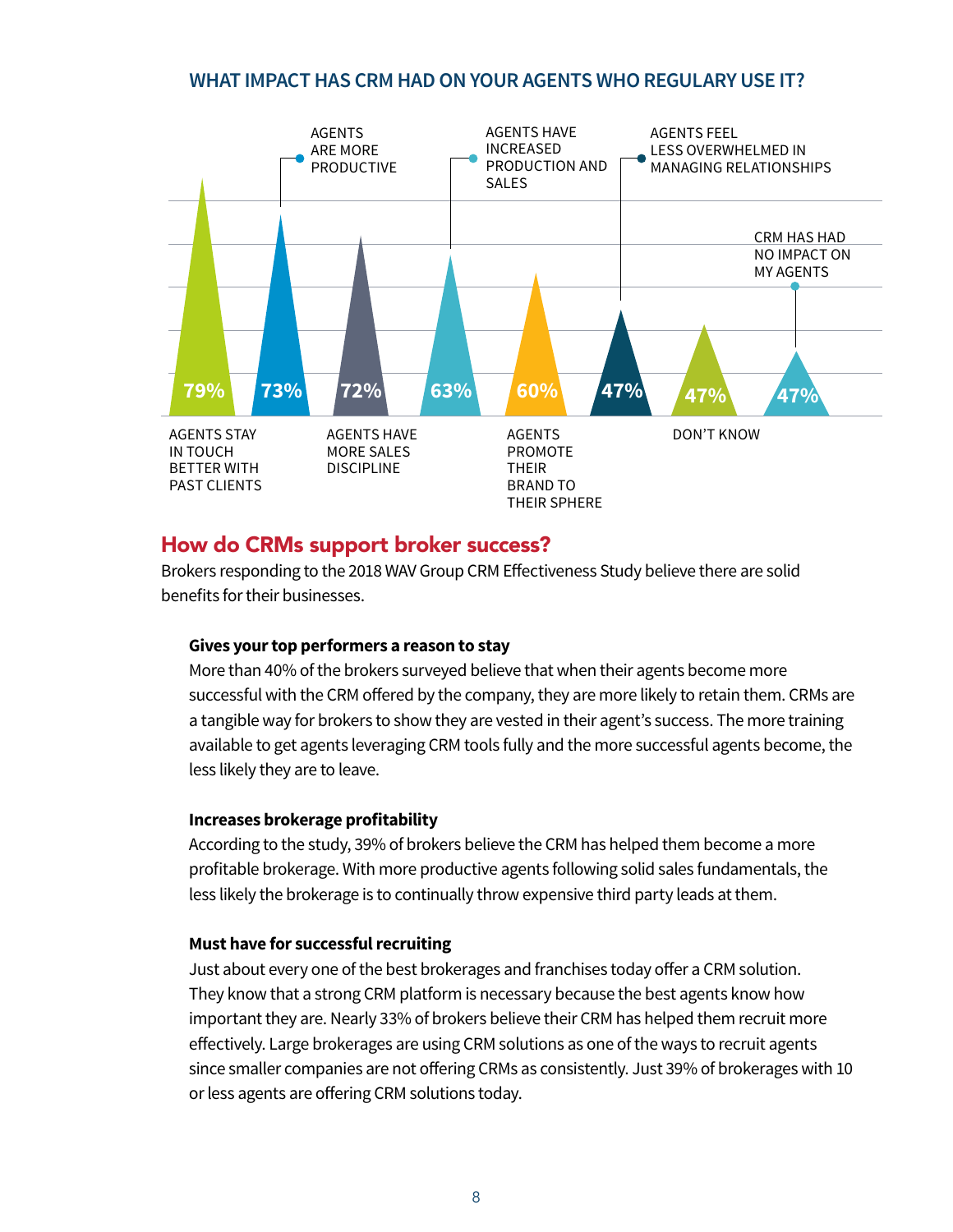

**HOW HAS THE CRM YOU OFFERED HELPED YOUR BROKERAGE?**



#### Stand-alone CRM solutions preferred

All CRM solutions are NOT created equal. Some CRM functionality is included as part of a larger solution while some CRM systems are stand-alone solutions. Nearly 66% of the broker respondents are currently using CRM modules that are part of a website or lead generation program. Just under 33% are now offering a stand-alone, full-featured CRM platform to their agents. While just 33% of brokers are offering a stand-alone solution, satisfaction is significantly higher for these full-featured programs.

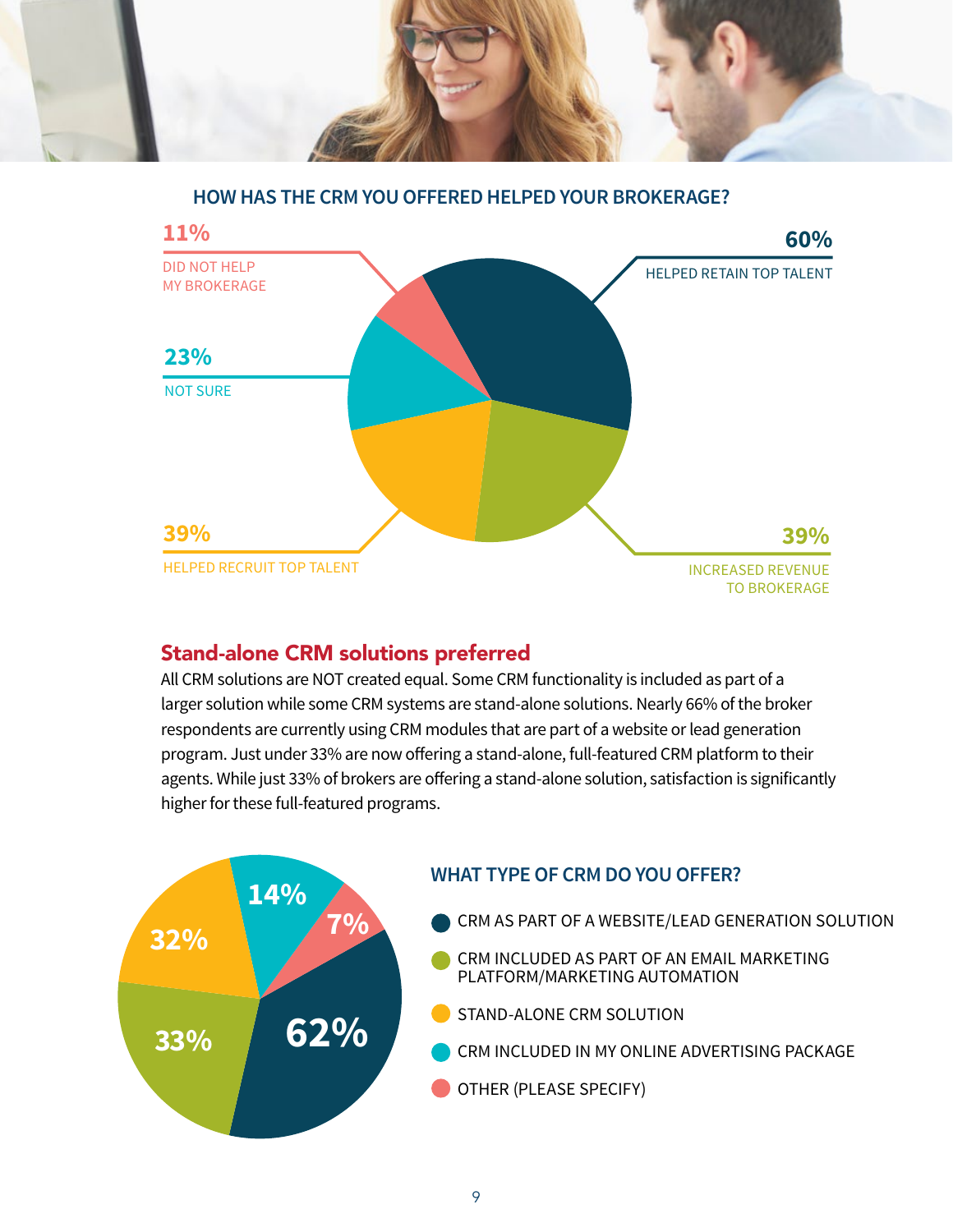

#### Perceived return on investment highest for stand-alone CRM solutions

For stand-alone solutions, the highest rated type of CRM solution, perceived return on investment is much stronger than other types of platform--nearly **3 times the perceived ROI** than website leads or online leads.

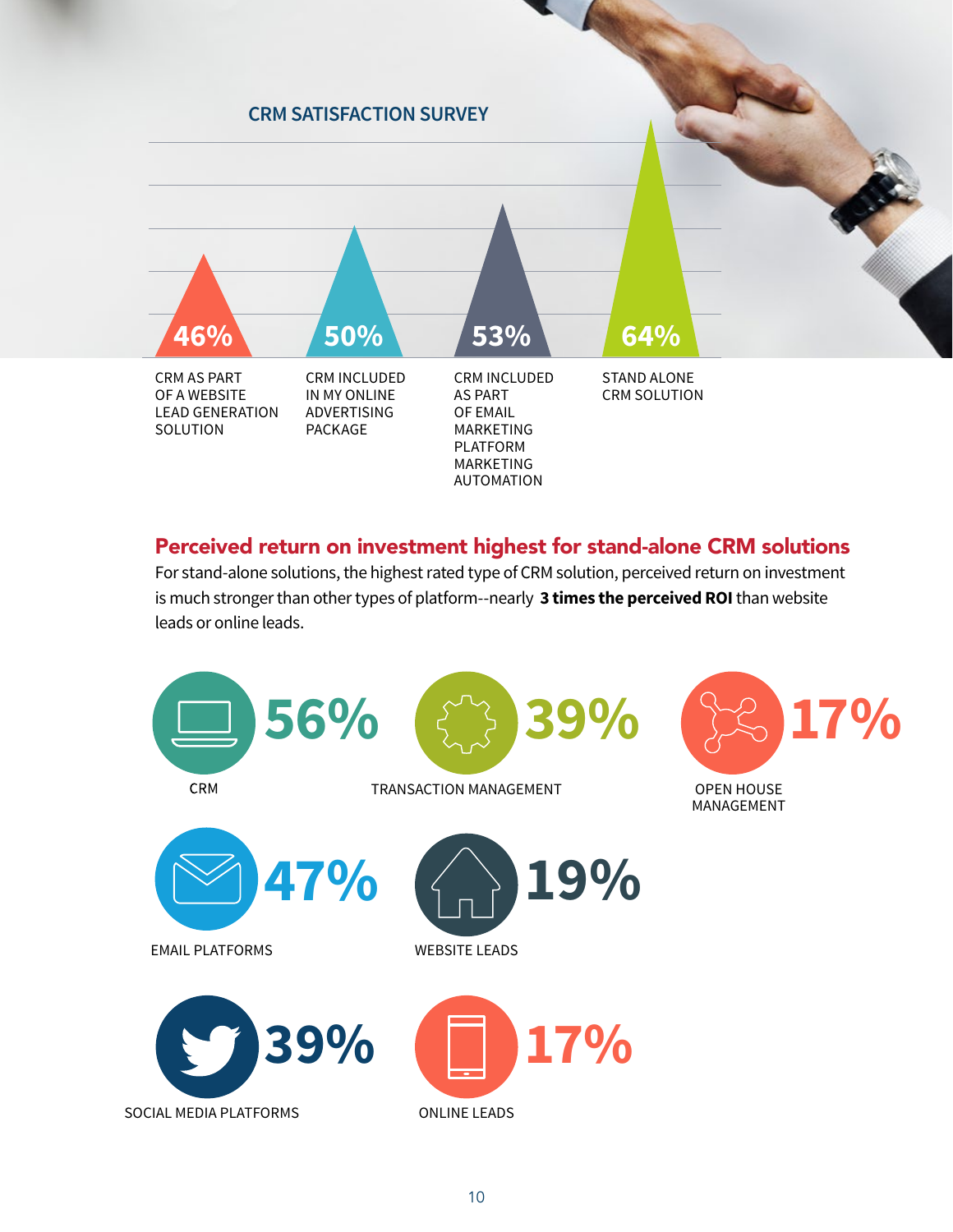# POTENTIAL PROFITABILITY OF A CRM SOLUTION

**60% of brokers using free-standing solutions believe CRMs help close more business and increase their profitability.**



### Let's Try a Simple Experiment

Do a little experiment for your own business and calculate what types of profitability increases you can generate using this simple formula. If you could get every agent to close one more transaction for you, what could it look like? **For a medium-sized brokerage it can generate hundreds of thousands of dollars!**

You can use the formula below to calculate how additional productivity can help drive up your profitability:

#### Brokerage Success Formula

Number of Agents: **250** Avg Price Point: **\$200,000 (median price point in US)** Average Commission **2.54% (Based on REAL Trends Study)** Commission per deal **5,080** Revenue from 1 additional transaction per Agent **\$1,350,000** Commission Split **70% / 30% Revenue to Brokerage \$405,000**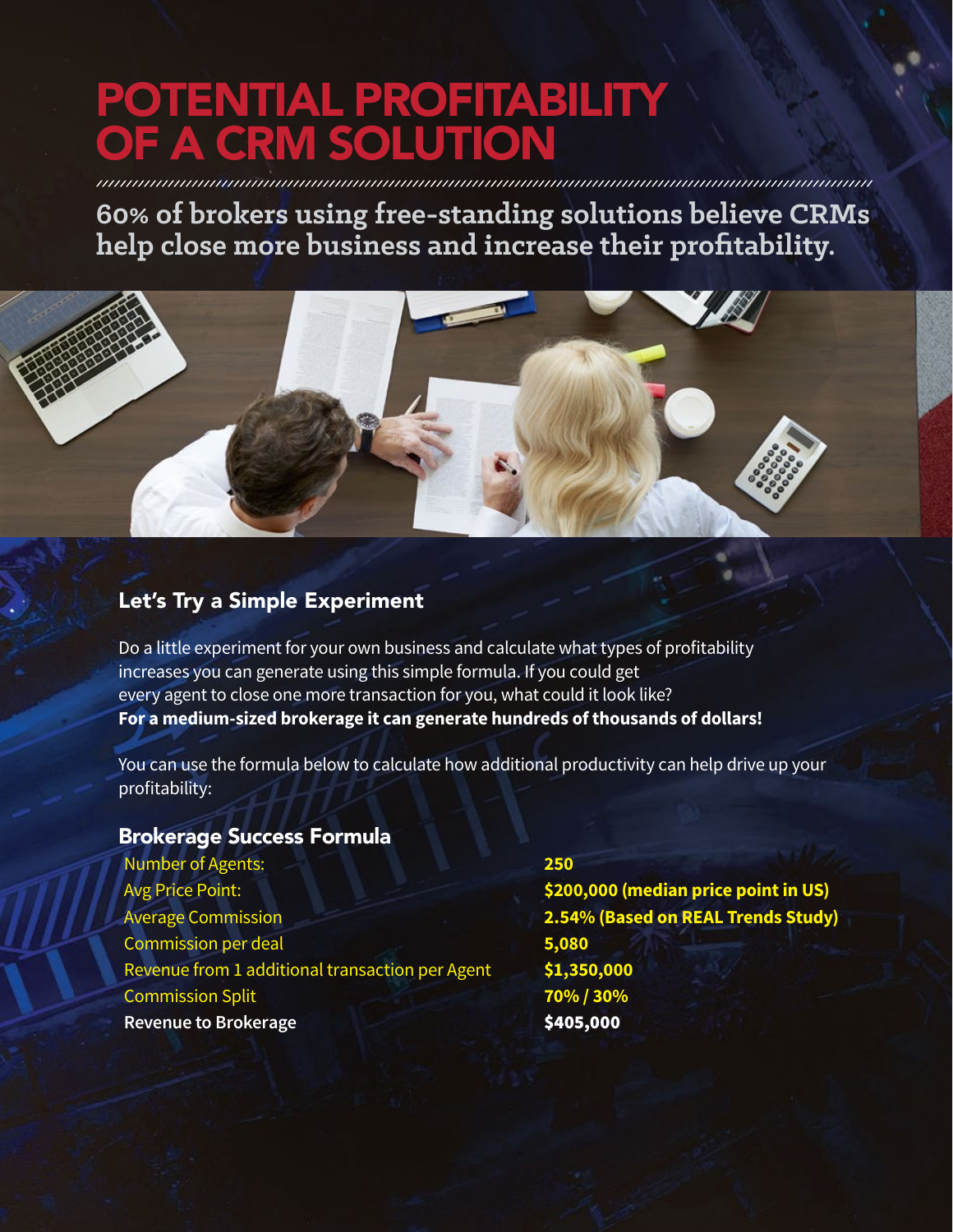#### Features Prioritized to Choose Free Standing Solutions

Those that chose free standing solutions were interested in several features that help agents build, nurture and maintain relationships.

#### **WHAT ARE THE KEY FEATURES/FUNCTIONALITY THAT MOTIVATED YOU TO CHOOSE THE CRM SOLUTION YOU OFFER TODAY?**



#### AUTOMATICALLY FEEDS LEADS INTO THE DRIP CAMPAIGNS INCLUDED ROBUST FEATURES TO HELP AGENTS NURTURE PROSPECTS AND PAST CLIENTS AUTOMATED MARKETING CAMPAIGNS INCLUDED AUTOMATICALLY REMINDS MY AGENTS WHO TO CALL EVERY MORNING TO HELP THEM BE MORE EFFICIENT ABILITY TO ASSIGN LEADS AND MONITOR LEAD RESPONSE TIMES STRONG CUSTOMER SUPPORT LOOKED EASY TO USE SEAMLESS INTEGRATION WITH GMAIL, OUTLOOK, MICROSOFT 360, ETC. ABILITY FOR CONSUMER TO CREATE ACCOUNT FOR SAVED SEARCHES TRUSTED THE COMPANY ALLOWS AGENTS TO EASILY UPLOAD CONTACTS FROM GOOGLE, OUTLOOK, ETC. SEAMLESS INTEGRATION WITH ONLINE ADVERTISING SOURCES E.G. ZILLOW, REALTOR, ETC. EASY TO USE WITH SELF-GUIDED TRAINING FLEXIBILITY TO INTEGRATE WITH OUR BROKERAGE'S OWN CUSTOM SUITE OF TECHNOLOGIES RECOMMENDED BY PEERS STRONG TRAINING **50% 43% 43% 42% 37% 35% 32% 32% 31% 30% 30% 29% 28% 20% 17% 38%**







OTHER (PLEASE SPECIFY) **13%**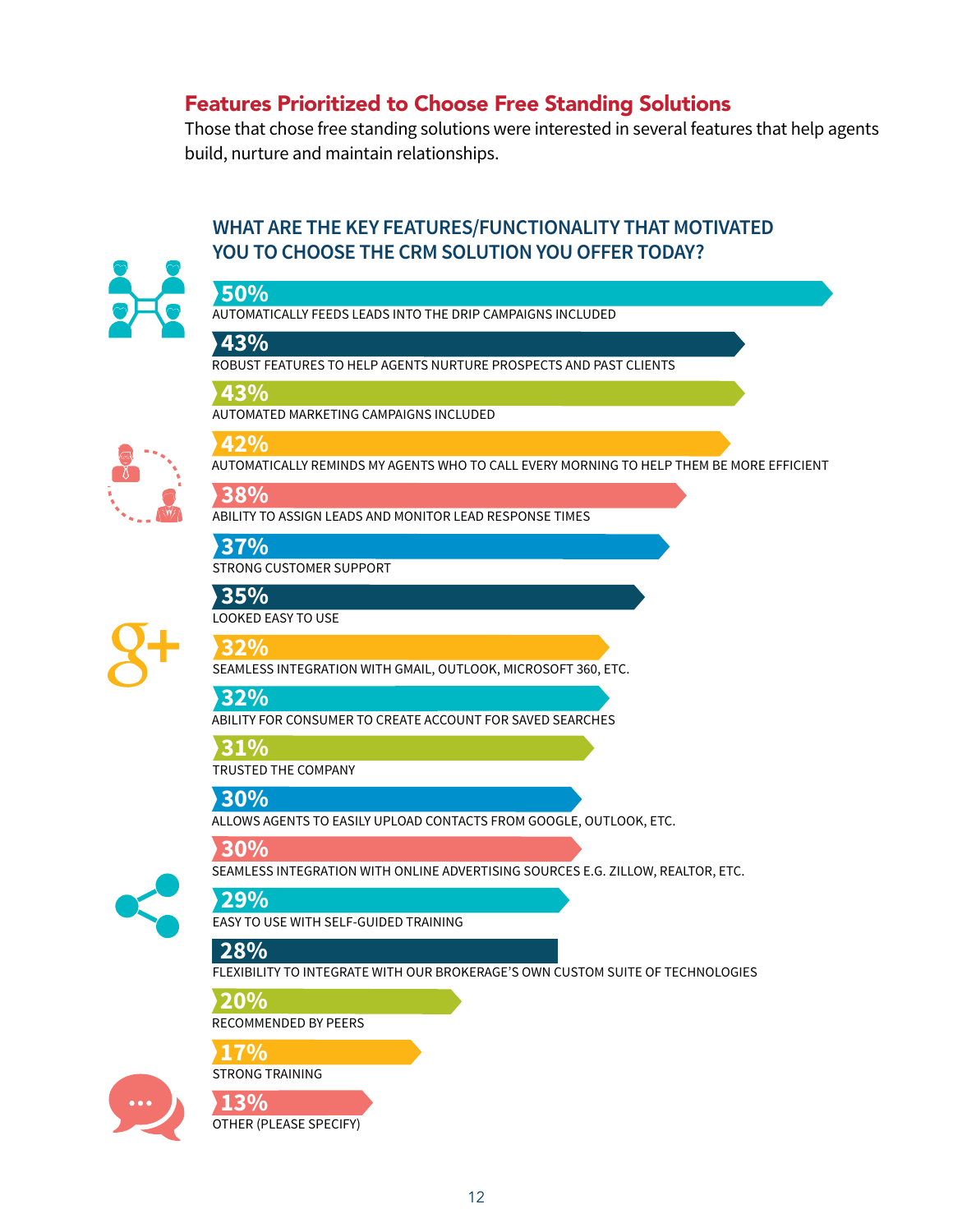### 

#### Maximizing engagement and adoption of CRM solutions

While CRM solutions can be extremely valuable, changing the behaviors of successful and well-established agents can be difficult. Some brokers have had tremendous success in guiding their agents toward effective and lasting adoption of CRM tools. Those in the survey tell us you must invest in your own in-house training so that you can consistently reinforce the marketing power of CRM solutions. These solutions won't "stick" with just one round of introductory training. It takes a long-term commitment to providing ongoing support and training to your managers as well as your agents.

#### **WHAT HAVE YOU FOUND TO BE THE BEST WAYS TO ENCOURAGE ADOPTION OF YOUR CRM?**